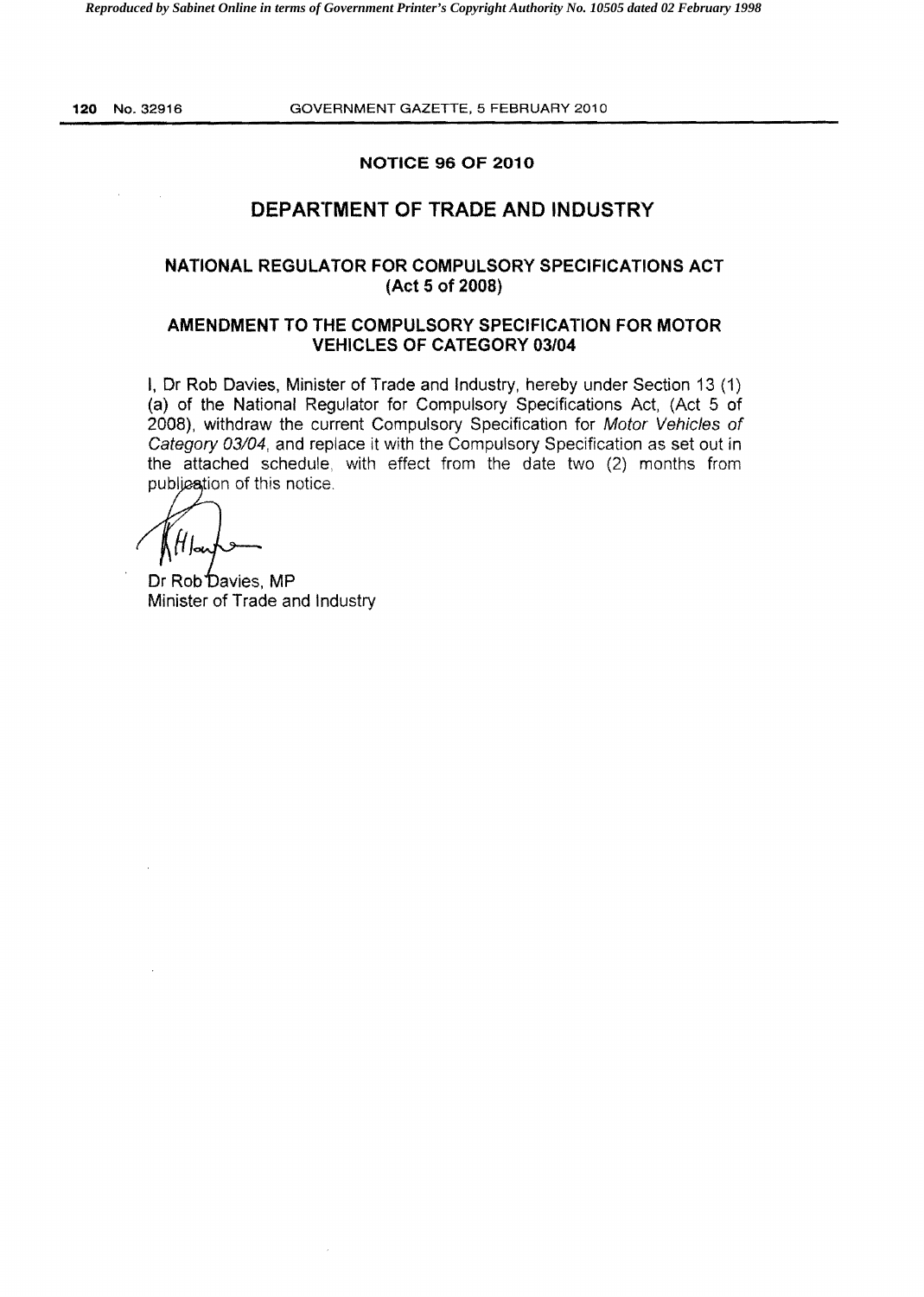# **SCHEDULE**

# **COMPULSORY SPECIFICATION FOR VEHICLES OF** CATEGORY O<sub>3</sub> AND O<sub>4</sub>

## **1 Scope**

**1.1** This specification covers the requirements for vehicle models of category O<sub>3</sub> and O<sub>4</sub> designed or adapted for operation on a public road at speeds greater than 40 kph, including new vehicle models and vehicle models not previously registered or licensed in South Africa.

This specification also covers vehicles of category  $O_3$  and  $O_4$  designed and adapted for the purpose of the carriage of passengers, as in a semi-trailer bus, and these are also subject to further relevant requirements of the specification for category  $M_2$  and  $M_3$  motor vehicles (buses).

**1.2** The requirements of the specification shall, in so far as the parts already incorporated are concerned, apply in respect of an incomplete vehicle supplied for further manufacture by one manufacturer to another, and the entire specification shall apply to the vehicle after completion thereof by the last-mentioned manufacturer.

**1.3** The specification does not apply to experimental or to prototype trailers constructed or imported by the original manufacturer or by importers for the purpose of testing, assessment or development. or to those military trailers that embody ordnance or missile systems, or to agricultural trailers.

**1.4** The relevant requirements of this specification shall take effect on the date as specified in Schedule1.

**1.5** Where a South African national standard, including an international standard, or a UN **ECE**  regulation adopted by the South Africa, is incorporated by reference into this specification, only the technical requirements/specification for the commodity, and the tests to verify the compliance, apply.

# **2 Definitions**

For the purposes of this specification, the following definitions apply:

## **2.1**

### **agricultural trailer**

a low speed trailer designated as such by the manufacturer, and intended to be towed by a vehicle that does not exceed 40 km/h

## **2.2**

**category** 0:

a) category  $O_3$  trailers with a maximum mass exceeding 3,5 metric ton but not exceeding 10 metric ton; and b) category  $O_4$ trailers with a maximum mass exceeding 10 metric ton

#### Semi-trailers and centre-axle trailers.

In the case of a semitrailer or a centre-axle trailer, the maximum mass to be considered for classifying the trailer shall be the static vertical load transmitted to the ground by the axle, or axles ofthe semitrailer, or centre-axle trailer, when coupled to the towing vehicle and carrying its maximum load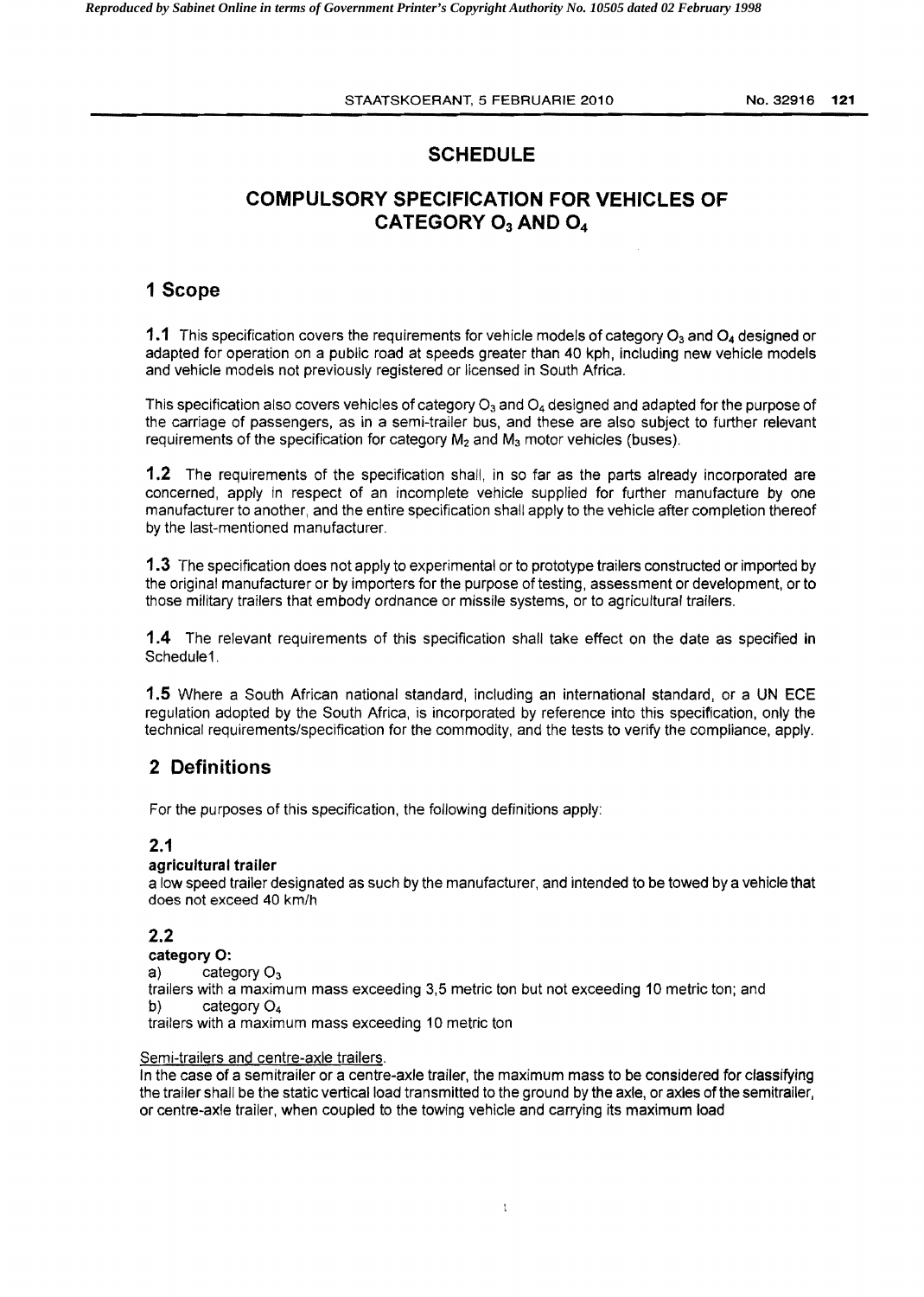## **2.3**

### **homologation**

a process of establishing the compliance of a model of vehicle and approval being granted by the regulatory authority, prior to it being introduced for sale

# **2.3**

## **Importer**

a person who imports a category 0 vehicle, and "import" has a corresponding meaning

## **2.4.**

## **manufacturer**

the person who manufactures, produces, assembles, alters, modifies, adapts or converts a category 0 vehicle, and "manufacture" has a corresponding meaning

## **2.5**

## **maximum weight**

the maximum mass of a vehicle and its load as specified by the manufacturer

## **2.6**

## **model**

the manufacturer's description for a series of vehicle designs that do not differ in respect of axle configuration and does not exceed the trailers' gross axle mass load.

The Regulatory Authority reserves the right to decide on which variations or combinations of variation constitute a new model, and may also take cognisance to the classification system applied in the country of origin of the design

## **2.7**

### **public road**

a road, street or thoroughfare, including the verges, or any other place, whether a thoroughfare or not, to which the public have the right of access and that they commonly use

## **2.8**

## **proof of compliance**

the authentic evidence of compliance with any of the requirements of this compulsory specification from a source defined in "Source of Evidence" in Annexure A

## **2.9**

### **registered manufacturer, importer or builder (MIB)**

any manufacturer, importer or builder required to be registered in terms of regulation 38 of the National Road Traffic Act 93/1996

## **2.10**

### **regulatory authority**

an organization appointed by the Minister of the Department of Trade and Industry to administer this compulsory specification on behalf of the South African Government

## **2,11**

## **semi-trailer**

trailer having no front axle and so designed that at least 15 % of its tare is super-imposed on and borne by a vehicle drawing such trailer

## **2.12**

### **semi-trailer bus**

a category 0 semi-trailer, that is intended to be drawn by a category N truck-tractor, the combination of which is designed or adapted for the conveyance of a driver and more than eight passengers. (See also 3.3.)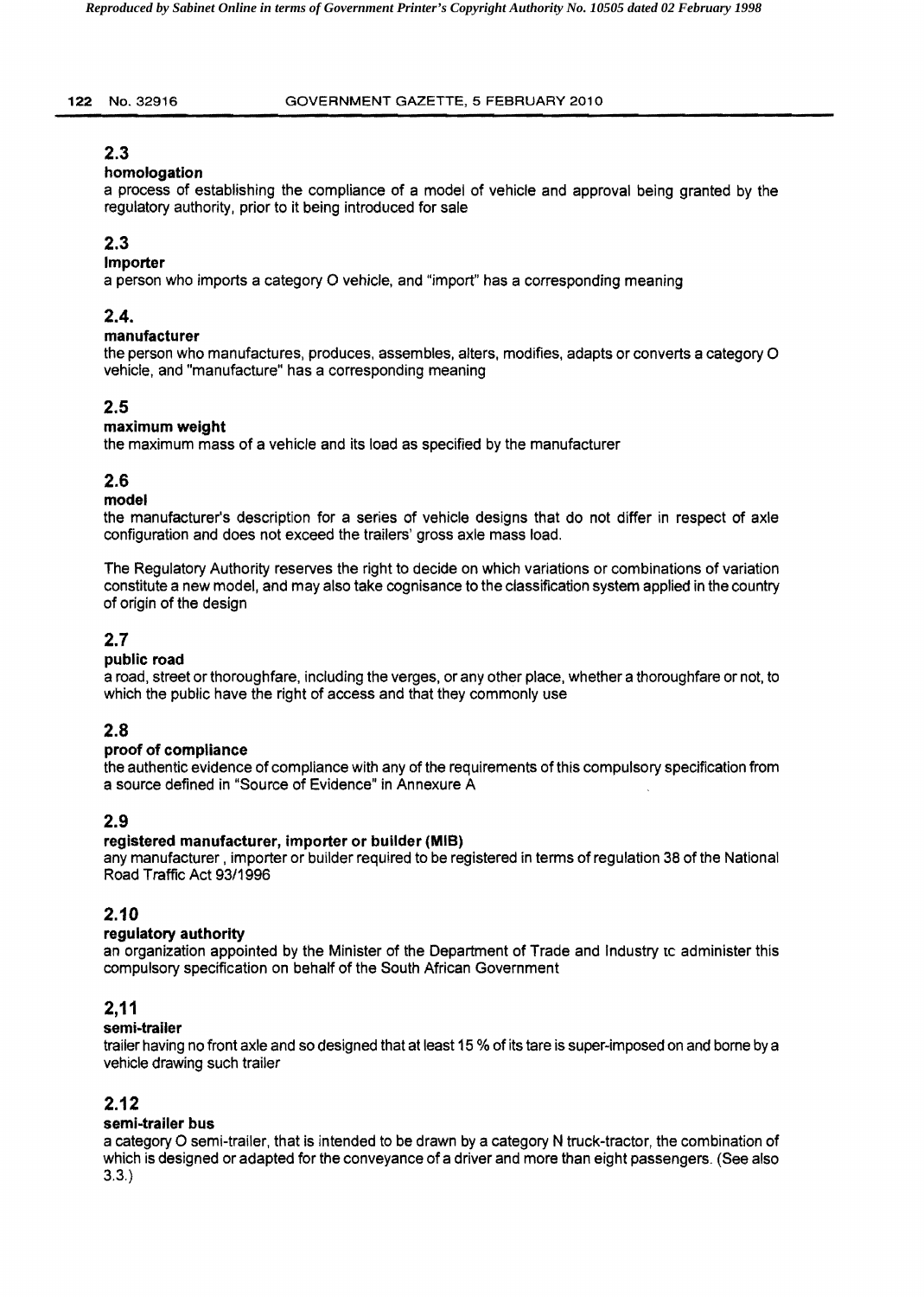## 3 General requirements

## 3.1 Requirements for lights, lighting equipment and rear warning signs

#### 3.1.1 Lights

Lights fitted to a trailer shall comply with the relevant requirements as given in the following:

SABS ECE R3. Uniform provisions concerning the approval of retro-reflecting devices for power driven vehicles and their trailers;

SABS ECE R4. Uniform provisions for the approval of devices for the illumination of rear registration plates of motor vehicles (except motorcycles) and their trailers;

SABS ECE R6. Uniform provisions concerning the approval of direction indicators for motor vehicles and their trailers;

lamps and end outline marker lamps for motor vehicles (except motor cycles) and their trailers; SABS ECE R7, Uniform provisions concerning the approval of front and rear position (side) lamps, stop-

and their trailers; SABS ECE R23, Uniform provisions concerning the approval of reversing lights for power driven vehicles

SABS ECE R37, Uniform provisions concerning the approval of filament lamps for use in approved lamp units of power driven vehicles and trailers; and

SABS ECE R91, Uniform provisions concerning the approval of side-marker lamps for motor vehicles and trailers.

#### 3.1.2 Lighting and retro-reflectivity

Lighting and retro-reflective markings shall be fitted to a trailer and shall comply with the relevant requirements given in SABS ECE R48, Uniform provisions concerning the approval of vehicles with regard to the installation oflighting and light-signalling devices and SABS ECE R104, Uniform provisions concerning the approval of retro-reflective markings for heavy and long vehicles and their trailers.

The requirements for the installation of retro-reflectors may be met by the use and fitting of retroreflectors that are defined in the relevant regulations of the Road Traffic Act, 1989 (Act 29 of 1989), or the National Road Traffic Act 1996 (Act 93 of 1996) and in addition, the requirements may also be met by the use and fitting of retro-reflectors that are integral portions of any other light lens assembly.

#### 3.1.3 Rear warning sign (chevrons)

A rear warning sign shall be fitted to a trailer and shall comply with the relevant requirements of the Road Traffic Act, 1989 (Act 29 of 1989) or the National Road Traffic Act, 1996 (Act 93 of 1996).

### 3.2 Requirements for windows and partitions

- 3.2.1 Glass partitions and windows fitted to any trailer shall be:
- a) of safety glass that complies with the relevant requirements given in SABS 1191, Safety glass for vehicles - High penetration resistant laminated safety glass for vehicles, SABS 1192, Safety glass for vehicles - Laminated safety glass for vehicles or SABS 1193, Safety glass for vehicles - Toughened safety glass for vehicles; or
- b) of plastics safety glazing material that complies with the relevant requirements of SABS 1472, Plastics safety glazing materials for motor vehicles.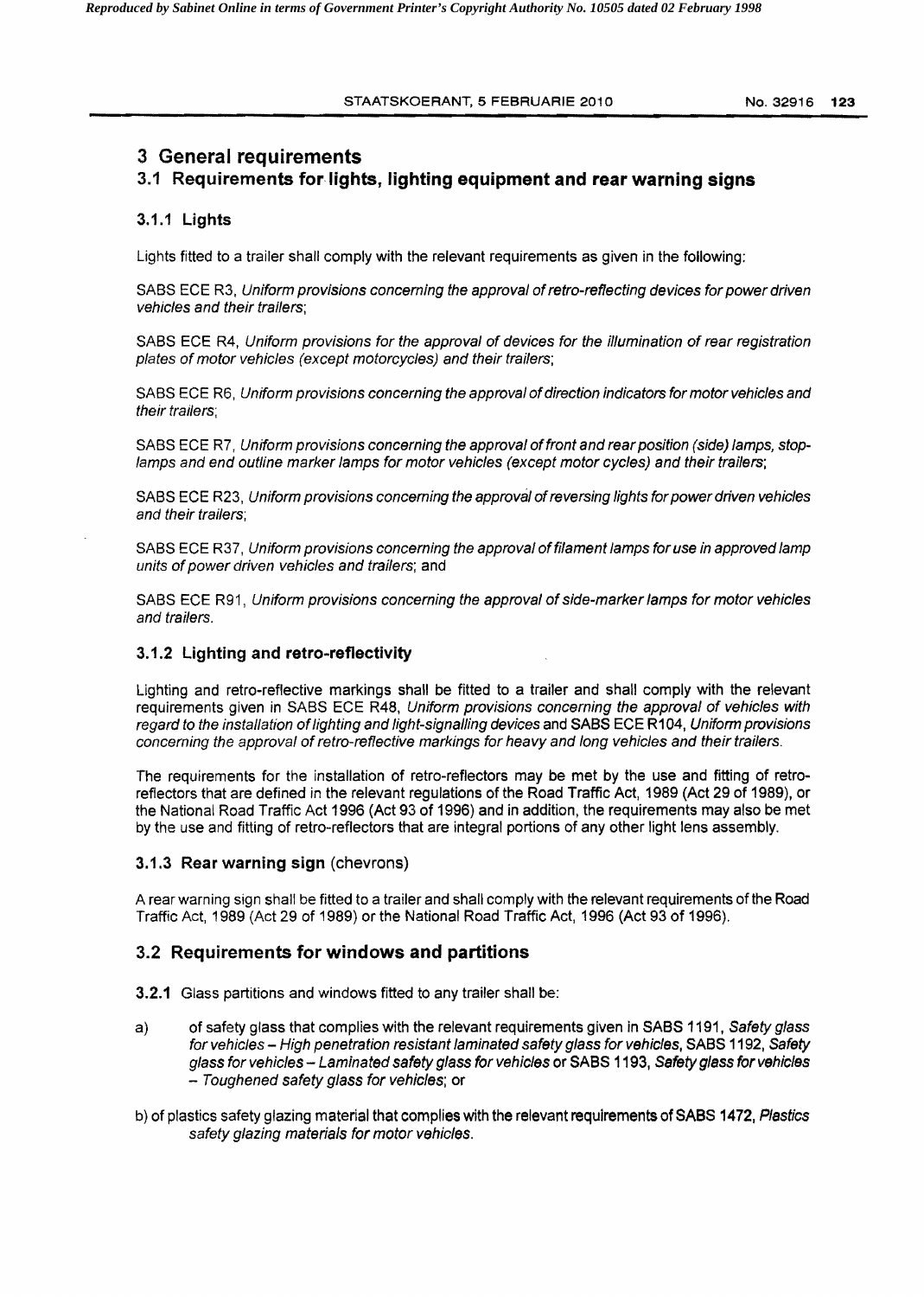- **3.2.2** For the purpose of this specification, the marking requirements shall be as follows:
- a) the glass shall bear the glass manufacturer's registered trade mark; and
- b) the glass fitted shall comply with an approved national standard, recognized by the Regulatory Authority, that will provide a method of identifying the glass type.

### **3.3 Requirements for brakes and braking equipment**

A vehicle shall be fitted with braking equipment that complies with the relevant requirements given in SABS ECE R13, Uniform provisions concerning the approval of vehicles of categories M, N and O with regard to braking, to the level of ECE R13.0S.

For the purposes of braking requirements for a semi-trailer bus, the vehicle shall be considered as a category 0 commercial vehicle.

## **3.4 Pneumatic braking system connections**

A vehicle shall be fitted with a pneumatic braking system that complies with the relevant requirements given in SABS 1477-1, Pneumatic braking system connections between drawing and drawn vehicles -Part 1: Contact type couplings, SABS 1477-2, Pneumatic braking system connections between drawing and drawn vehicles - Part 2: Palm type couplings and SABS 1477-3, Pneumatic braking system connections between drawing and drawn vehicles - Part 3: The arrangement of connections on vehicle, using contact type or palm type couplings.

## **3.5 Requirements for electrical connectors**

Electrical connectors that are fitted for the purpose of towing, shall comply with:

a) in the case of 12 V systems:

- 1) SASS 1327, Electrical connectors for towing and towed vehicles (7-pole connectors), or
- 2) SABS ISO 11446, Passenger cars and light commercial vehicles with 12 V systems 13-pole connectors between towing vehicles and trailers - Dimensions and contact allocation; and

b) in the case of 24 V systems:

- 1) SABS 1327, Electrical connectors for towing and towed vehicles (7-pole connectors); or
- 2) SABS ISO 12098, Commercial vehicles with 24 V systems 15-pole connectors between towing vehicles and trailers - Dimensions and contact allocation.

### **3.6 Requirements for couplings on semi-trailers**

#### **3.6.1 Kingpin and mounting plate**

A semi-trailer shall be equipped with a fifth-wheel kingpin that is securely fitted to a mounting plate on the semi-trailer.

The kingpin shall be of type 50 or type 90. The combination of the kingpin and mounting plate shall be capable of supporting the appropriate mass-load. The dimensions of a type 50 and type 90 kingpin shall comply with those given in figure 1.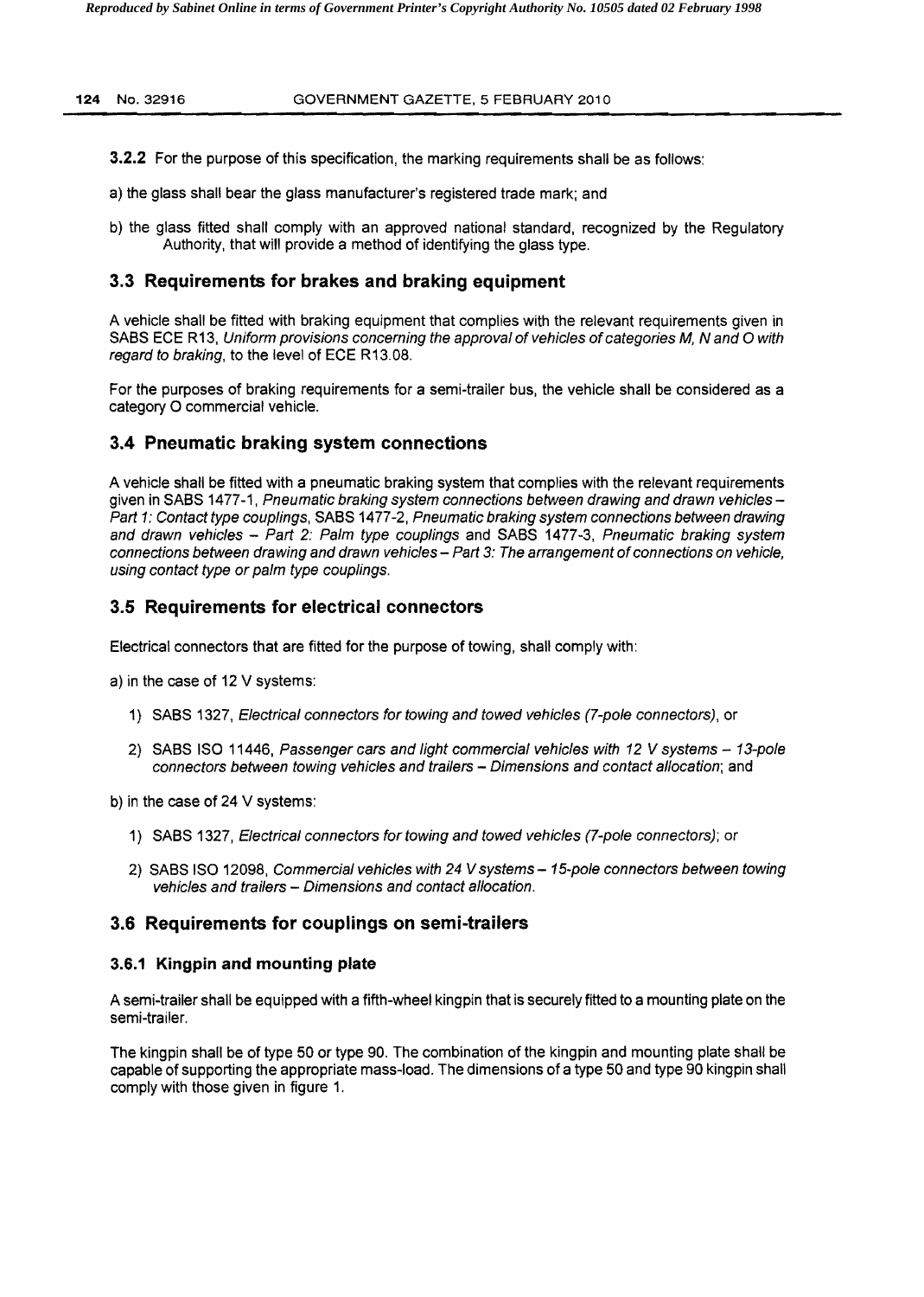#### STAATSKOERANT, 5 FEBRUARIE 2010 No. 32916 125



Vertical mass load

|                              | 2                                  | з                       |  |  |
|------------------------------|------------------------------------|-------------------------|--|--|
|                              | Dimensions of kingpin<br>mm        |                         |  |  |
| Parameter                    | Type 50                            | Type 90                 |  |  |
| Ød,                          | $50,8 \pm 0,1$                     | $89,0 \pm 0.1$          |  |  |
| $\varnothing$ d <sub>2</sub> | $73.0 \pm 0.1$                     | $114.0 \pm 0.1$         |  |  |
| Ød <sub>3</sub>              | $71.5 \pm 0.4$                     | $111.0 \pm 0.4$         |  |  |
| h,                           | $35 + 0 - 3.0$                     | $21 + 0 - 3.0$          |  |  |
| $h_2$                        | $70 + 1.5 - 0$                     | $59 + 1.5 - 0$          |  |  |
| $h_3$                        | $84 + 0 - 1.5$<br>$74 + 0 - 2.0$   |                         |  |  |
| Radius ri                    | $3.0 + 0.5 - 0$<br>$3.0 + 0.5 - 0$ |                         |  |  |
| Radius r <sub>2</sub>        | At least 485                       | At least 485            |  |  |
|                              | Vertical mass load tons            | Vertical mass load tons |  |  |
| m                            | Not more than 20                   | Over 20                 |  |  |

### Figure 1 -- Kingpin details

The mounting plate surface shall be flat within 1,5 mm total indicator reading (TIR) over a radius of at least 485 mm from the axis of the kingpin, The geometry of the kingpin/mounting plate combination shall be such that when the relevant gauge, shown in figure 2, is placed in contact with the mounting plate surface across any transverse diameter, the kingpin is able to pass through the gauge with the gauge still in contact with the surface.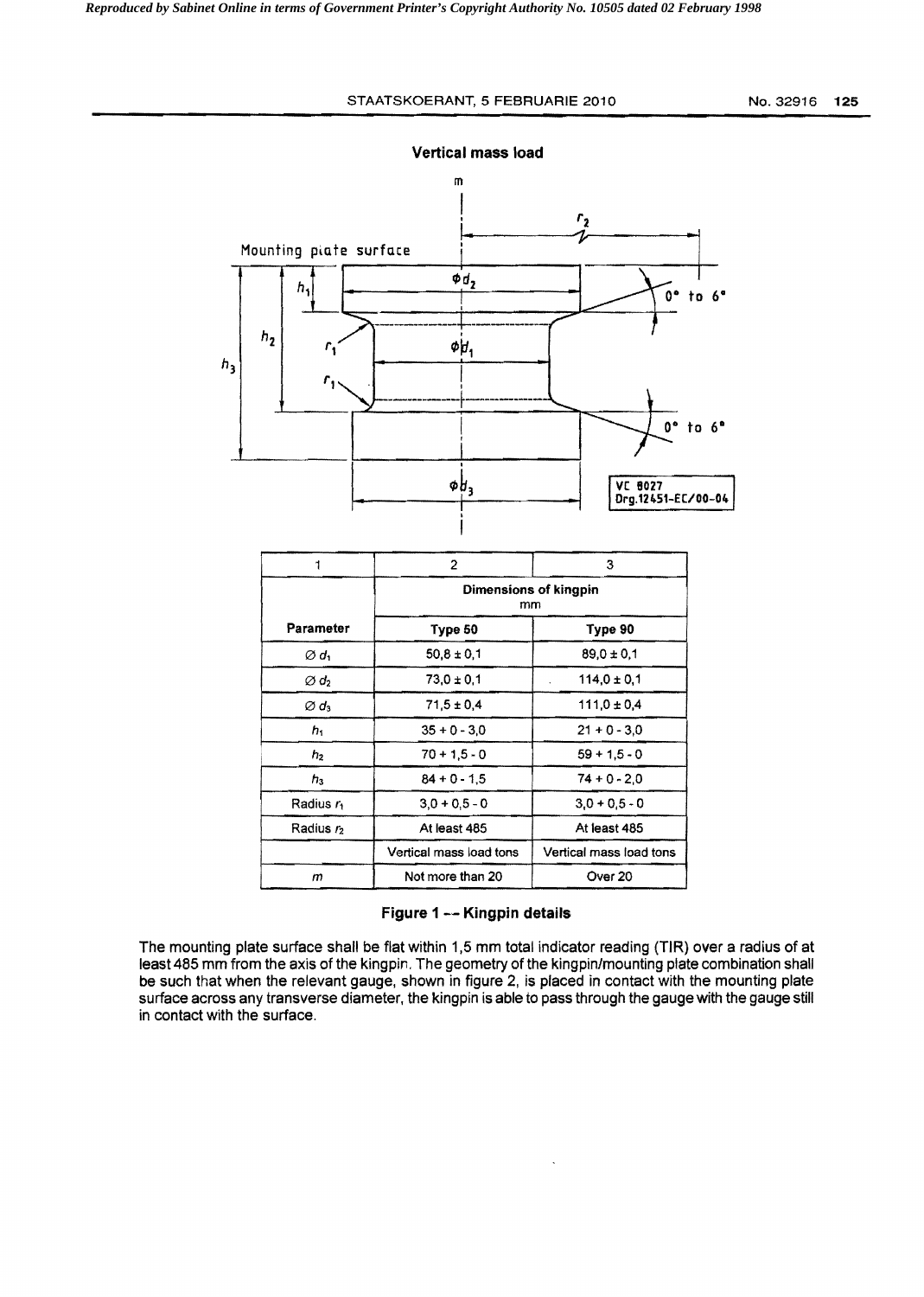

**Figure 2 - Details of the kingpin/mounting plate gauge** 

The axis of a kingpin shall. at any point on the mounting plate surface within a radius of at least 485 mm from the axis of the kingpin, be at an angle of  $90^\circ \pm 1^\circ$  to the mounting plate surface.

### 3.6.2 **Mechanical properties of kingpin**

A kingpin shall have mechanical properties equal to or better than those given in table 1,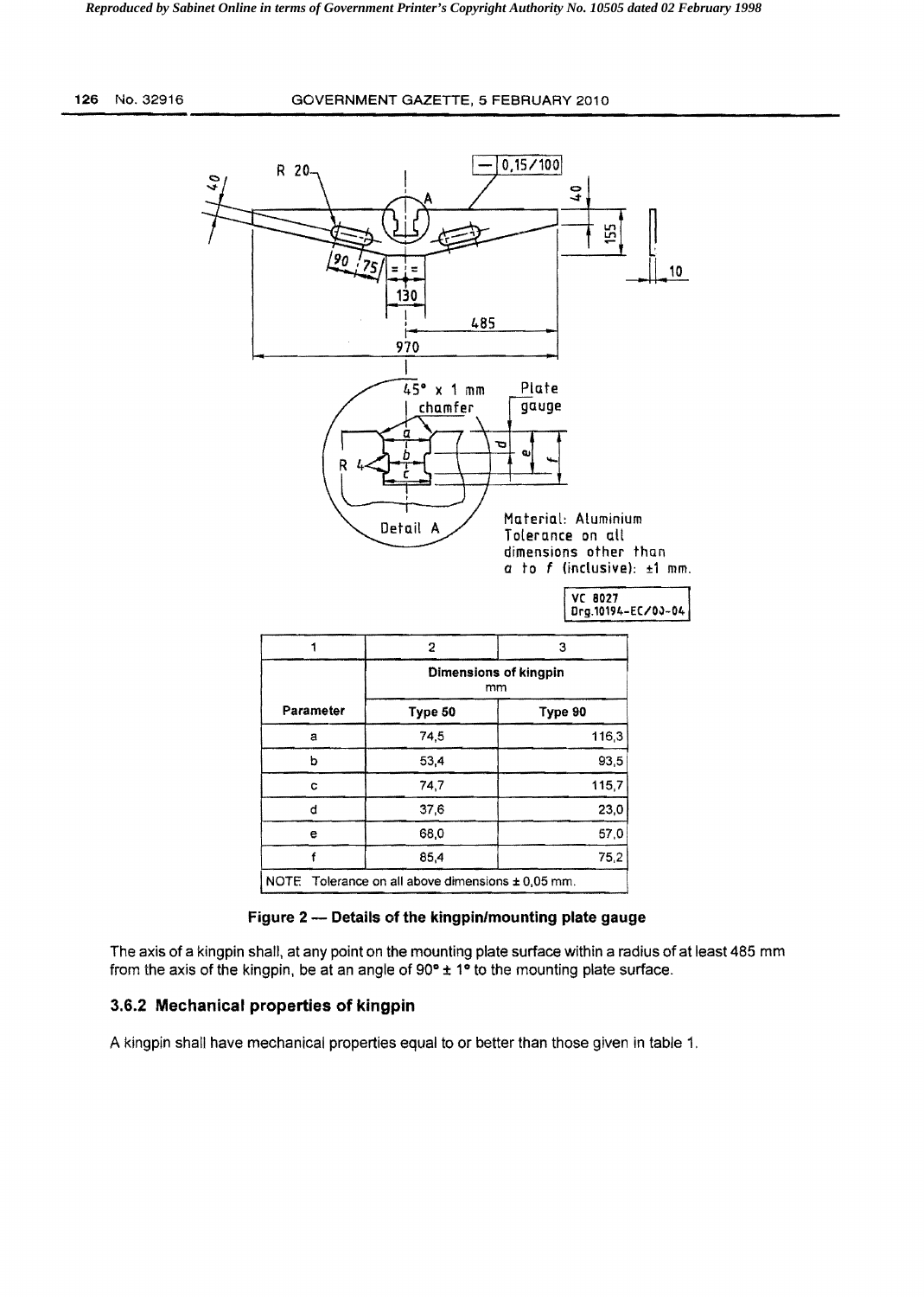#### STAATSKOERANT, 5 FEBRUARIE 2010 No.32916 **127**

| <b>Mechanical property</b> | Value       |  |  |  |
|----------------------------|-------------|--|--|--|
| Tensile strength, MPa      | 850 - 1000  |  |  |  |
| Yield stress, MPa, min.    | 680         |  |  |  |
| Elongation, %, min.        | 13          |  |  |  |
| Izod impact value, J. min. | 54          |  |  |  |
| Hardness, HB               | $250 - 300$ |  |  |  |

#### **Table 1 - Mechanical properties of kingpin**

### **3.7 Requirements for rear underrun protection devices**

A rear underrun protection device shall be fitted to a trailer and shall comply with the relevant requirements given in SABS 1055, Motor vehicle safety: Rear underrun protection devices.

### **3.8 Requirements for warning triangles**

In the case of a vehicle supplied with a warning triangle as part of the vehicle equipment, such a warning triangle shall comply with the requirements of SABS 1329-1, Retro-reflective and fluorescent warning signs for road vehicles  $-$  Part 1: Triangles.

### **4 Requirements concerning metrological data**

## **4.1 Trailer dimensions**

The dimensions of a trailer shall comply with the requirements of the relevant regulations of the Road Traffic Act, 1989 (Act 29 of 1989) or the National Road Traffic Act 1996 (Act 93 of 1996).

#### **4.2 Information plates**

#### **4.2.1 Data plate**

A trailer shall have, permanently affixed to it in a conspicuous position, and visible from the left-hand side of the trailer, a data plate or plates. The following information shall be legibly and permanently imprinted or stamped on the data plate(s):

- a) the gross vehicle mass, in kilograms, prefixed by the letters "GVM/SVM";
- b) the gross axle mass-load or gross axle unit mass-load of each axle or axle unit, in kilograms, prefixed by the letters "GA/BA" or "GAU/BAE", as applicable;
- c) if the trailer is a semi-trailer, the gross kingpin mass-load in kilograms, prefixed by the letters "GKM/SSM";
- d) The manufacturer's design intent, denoted by the wording "For public road operation"; and
- e) the month and the year of manufacture, denoted by four numeric digits, two for the month, followed by two for the year (for example, July 1987 would be denoted by 0787).

#### **4.2.2 Vehicle Identification Number (VIN)**

A trailer shall have a vehicle identification number that complies with the relevant requirements given in SABS ISO 3779, Road vehicles -- Vehicle identification number (VIN) -- Content and structure, and SABS ISO 4030, Road vehicles - Vehicle identification number (VIN) - Location and attachment.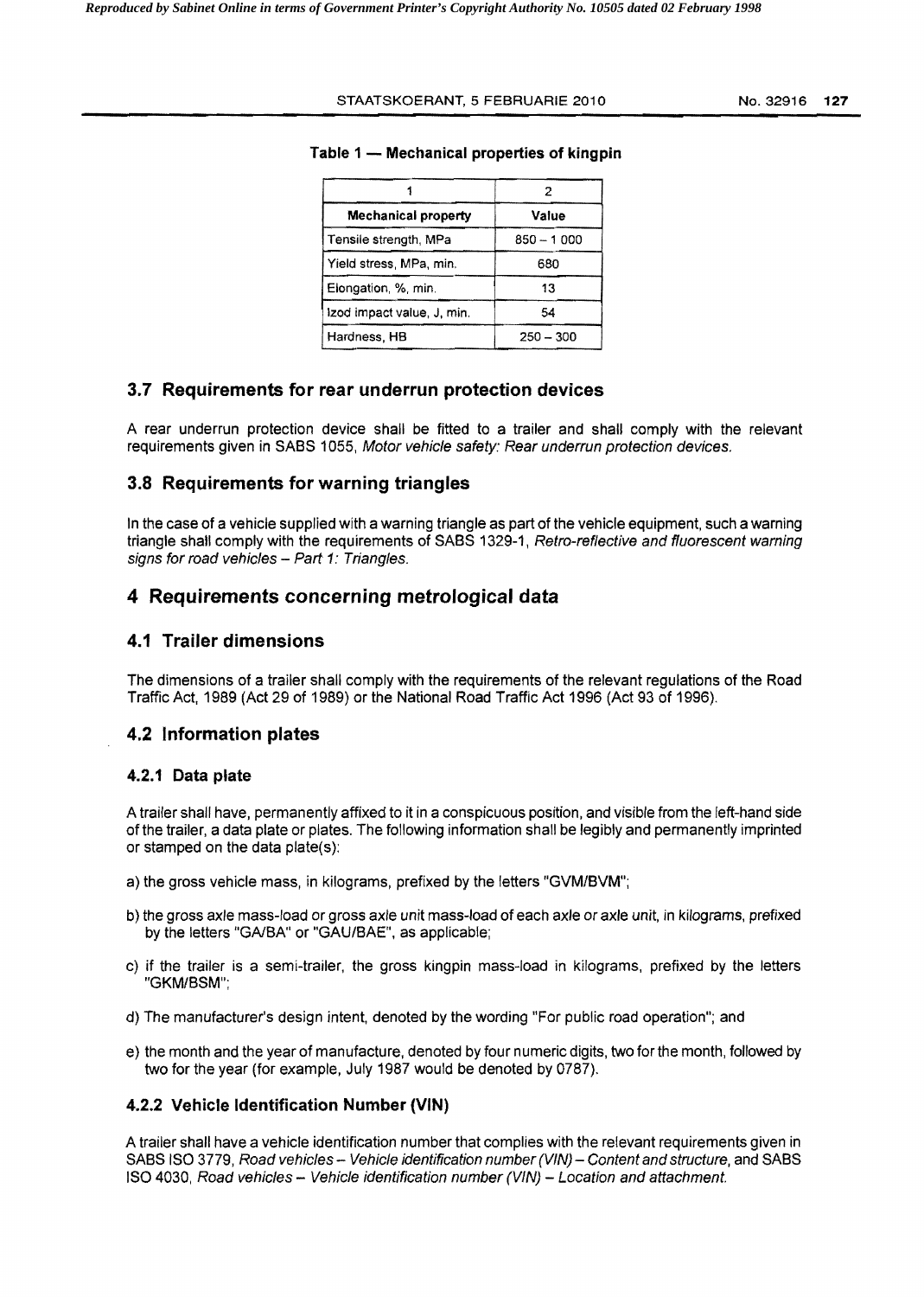However, the requirements for the VIN, as given in clause 5 of the said SABS ISO 4030, shall, for the purpose of this compulsory specification, be taken to read as follows:

## **5 VIN attachment**

**5.1** The VIN shall be marked directly on any integral part of the vehicle; it may be either on the frame, or, for integral frame body units, on a part of the body not easily removed or replaced.

**5.2** The VIN shall also be marked on the data plate.

**5.3** Deleted.

**5.4** The height of the roman letters and the Arabic numerals of the VIN shall be as follows:

- at least 7 mm if marked in accordance with 5.1 (frame, body, etc.) on motor vehicles and trailers; and

- at least 3 mm if marked in accordance with 5.2 (data plates).

## **4.3 Provision for registration**

Suitable spaces shall be provided on the data plate(s) referred to in 4.2.1:

- a) T....kg (for tare);
- b) V.....kg (for the permissible maximum trailer mass); and
- c) A ..... kg or AU/AE ... kg, as applicable (for the permissible axle mass-load or permissible axle unit mass-load of each axle or axle unit).

The responsibility for the marking of this information on the data plate(s) shall rest with the trailer manufacturer.

## **4.4 Axle brake data plates**

Each axle on a trailer shall be provided with information applicable to the brake design, the particulars of which shall be permanently and legibly imprinted or stamped either on a data plate permanently affixed in a conspicuous position adjacent to the axle or on the plates as required by SABS ECE R 13, given as follows:

- a) the axle make and serial number;
- b) the brake chamber size and the brake lever length;
- c) the maximum tyre size; and
- d) brake lining material type and grade.

## **4.5 Measuring units**

All gauges, indicators or instruments that are fitted to a trailer and that are calibrated in physical units shall be calibrated in units as prescribed by the current applicable regulations promulgated under the Measuring Units and National Measuring Standards Act, 1973 (Act 76 of 1973).

# **5 Requirements for the control of environmental interference**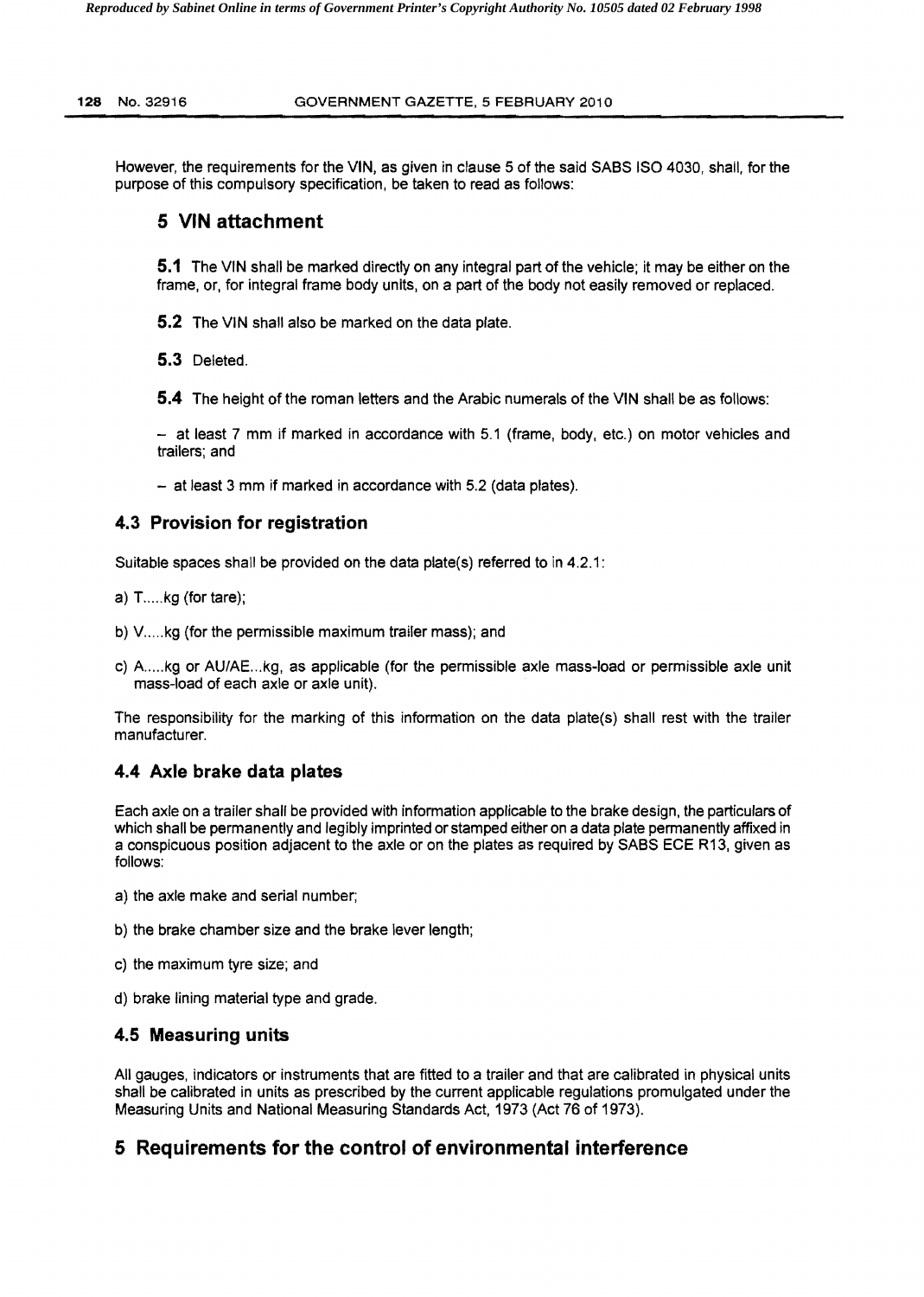## **5.1 Suppression of radio and television interference**

All components, accessories or equipment fitted to a trailer and that generate and radiate electromagnetic energy, shall comply with the current applicable regulations relating to interference with communications, promulgated under the Telecommunications Act, 1996 (Act 103 of 1996).

### **5.2 Suppression of atmospheric pollution**

All engines, accessories or equipment fitted to a trailer and that generate smoke emissions, shall comply with the current regulations promulgated under the Atmospheric Pollution Prevention Act, 1965 (Act 45 of 1965).

## **6 Requirements for trailer equipment, components and systems**

## **6.1 Tyres**

Tyres for trailers shall comply with the relevant requirements of the compulsory specification for pneumatic tyres for commercial vehicles and their trailers.

## **6.2 Wheel flaps**

All trailers of gross mass exceeding 3,5 t shall be fitted with wheel flaps that comply with the relevant requirements given in SABS 1496, Wheel flaps fitted to motor vehicles.

#### Provided that:

chassis-only trailers that are being driven to a place to have body work fitted, or to a dealer of such vehicles, are excluded from the requirement for the fitment of wheel flaps.

### **6.3 Axle or axle unit suspension**

A semi-trailer shall be fitted with axle suspension that complies with the relevant regulations of the National Road Traffic Act, 1996 (Act 93 of 1996).

## **7 Homologation requirements**

### **7.1 Homologation**

Registered manufacturers, importer and builders(MIBs) shall have each model of motor vehicle from a specific source, covered by the scope of this compulsory specification, successfully homologated by the regulatory authority in accordance with the requirements of Annexure A

## **7.2 Rights of homologation approval**

The rights of ownership of homologation approval, so granted for a vehicle model in 7.1, shall lie with the registered MIS that obtained such approval. This may only be transferable, to another registered MIS, on request of the MIS that currently owns the rights of homologation approval, and be authorised by, the regulatory authority.

A transference fee, as determined by the Minister, shall be paid to the regulatory authority.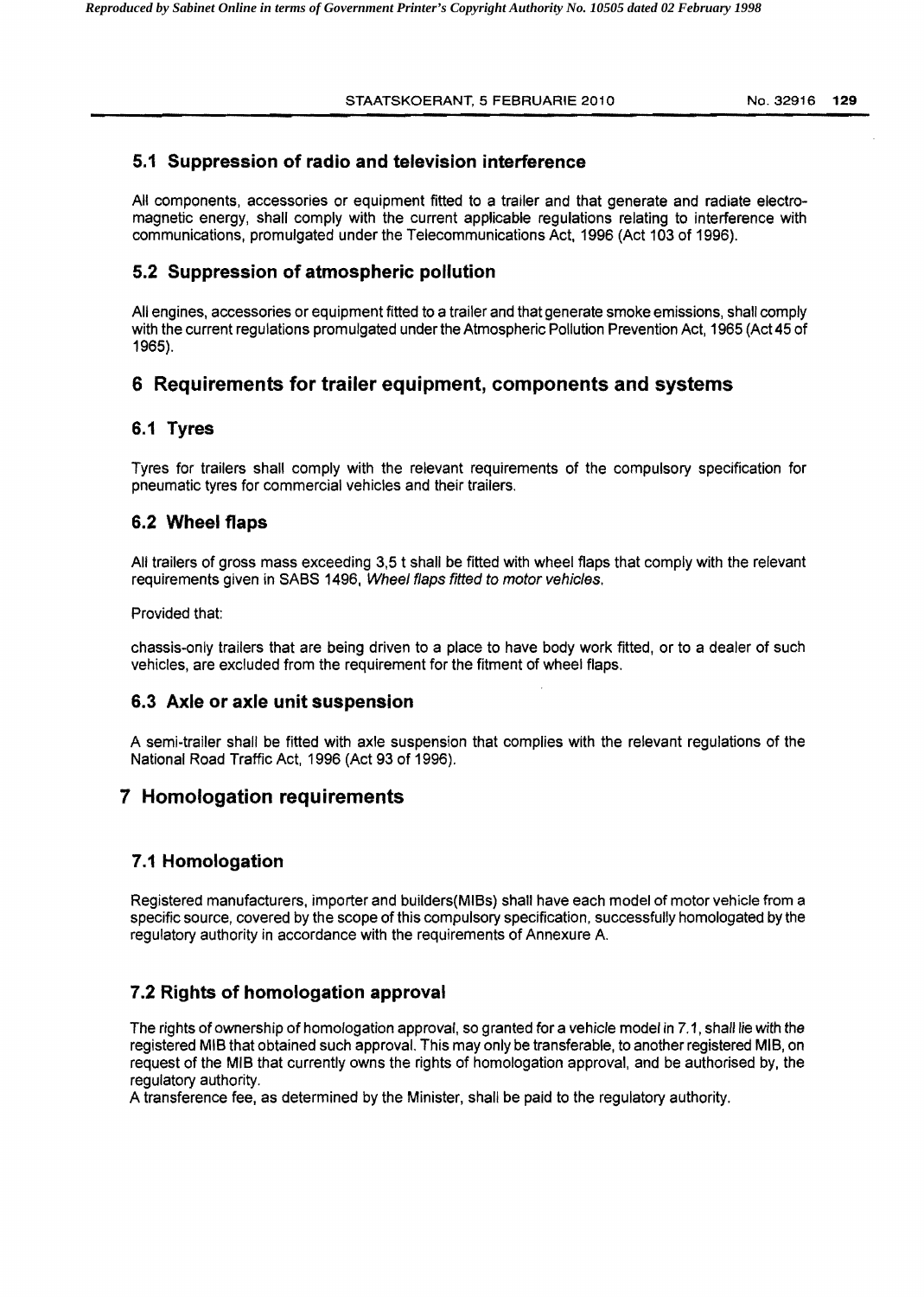$\ddot{\phantom{0}}$ 

# **8 Equivalent requirements**

The requirements of any of the national standards stated in the appropriate parts given in Table 2 shall be deemed to have been met if compliance with the equivalent standards given in columns 5, 6 ,70r 8 of the same table, or any of their later amendment levels is achieved.

Where an EEC Directive is quoted in column 5, and an amendment level is quoted in column 6, this shall mean that the Directive and its amendment up to, and including the quoted level (in column 6), is the minimum level acceptable.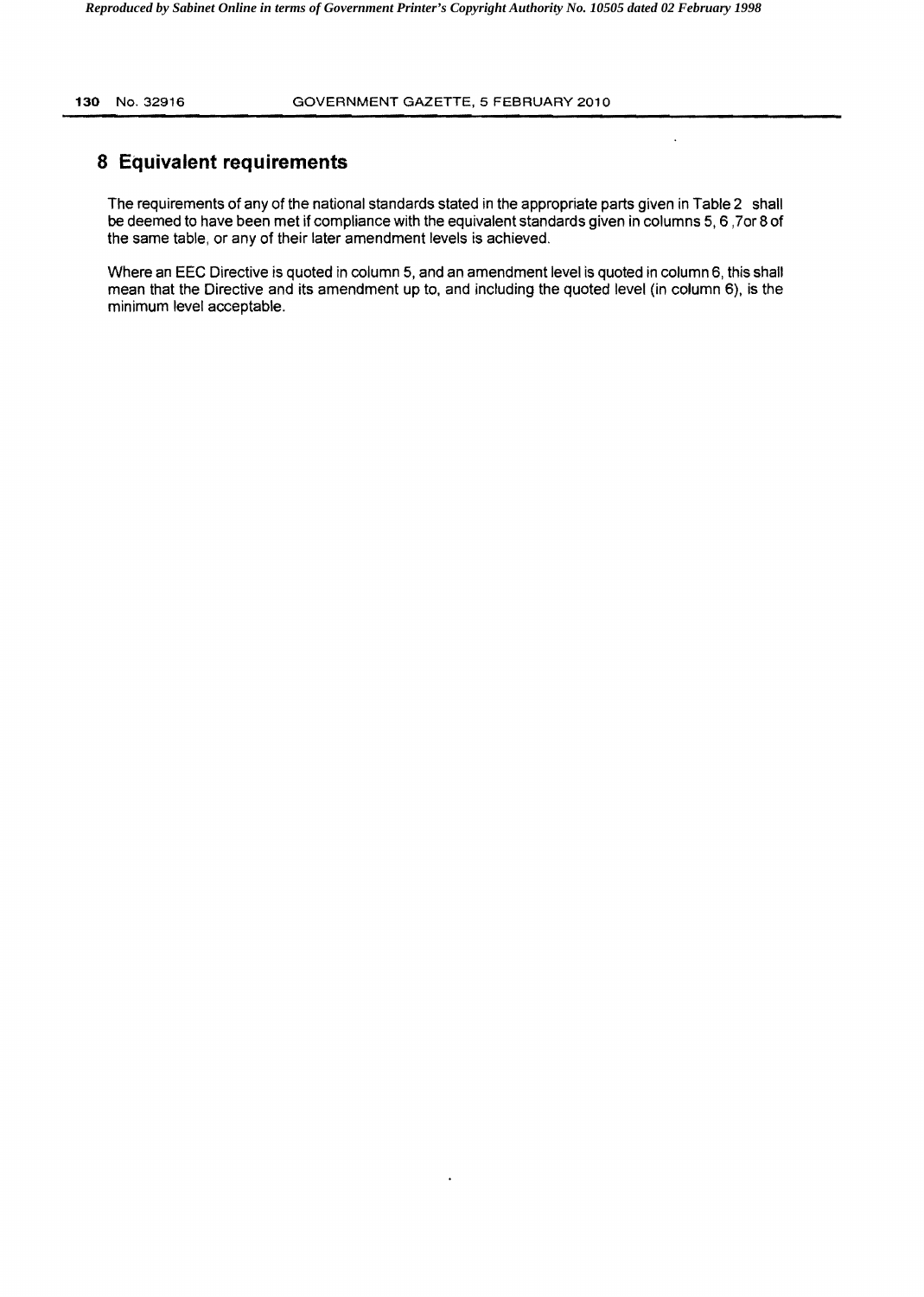# **COMPULSORY SPECIFICATION FOR VEHICLES OF CATEGORY O<sub>3</sub> AND O<sub>1</sub>.**

# Schedule 1 - Operative dates

| 1                 | 2                                                                                                                  | 3                                 | 4                 | 5                            |  |
|-------------------|--------------------------------------------------------------------------------------------------------------------|-----------------------------------|-------------------|------------------------------|--|
| <b>Subsection</b> | Item                                                                                                               | Operative date                    | <b>Exclusions</b> | <b>Exclusion expiry date</b> |  |
|                   | All new, or newly amended,<br>subsections/items, not referred to below                                             | 2 months after final<br>gazetting | Nil               |                              |  |
| 3.1.1             | Lights to SABS ECE R3<br>SABS ECE R4<br>SABS ECE R6<br>SABS ECE R7<br>SABS ECE R23<br>SABS ECE R37<br>SABS ECE R91 | 1 January 2001                    | Nil               |                              |  |
| 3.1.2             | Lighting to SABS ECE R48<br>Markings to SABS ECE R104                                                              | 1 January 2002<br>1 January 2002  | Nil               |                              |  |
| 3.3               | Braking to SABS ECE R13                                                                                            | 1 January 2002                    | Nil               |                              |  |
| 3.4               | Pneumatic connections to SABS 1477                                                                                 | 1 January 2002                    | Nil               |                              |  |
| 3.5               | Electrical connectors to SABS ISO 11446<br>and SABS ISO 12098                                                      | 1 January 1998                    | NII               |                              |  |
| 6.3               | Axle suspension to National Road Traffic Act                                                                       | 1 January 2002                    | Nil               |                              |  |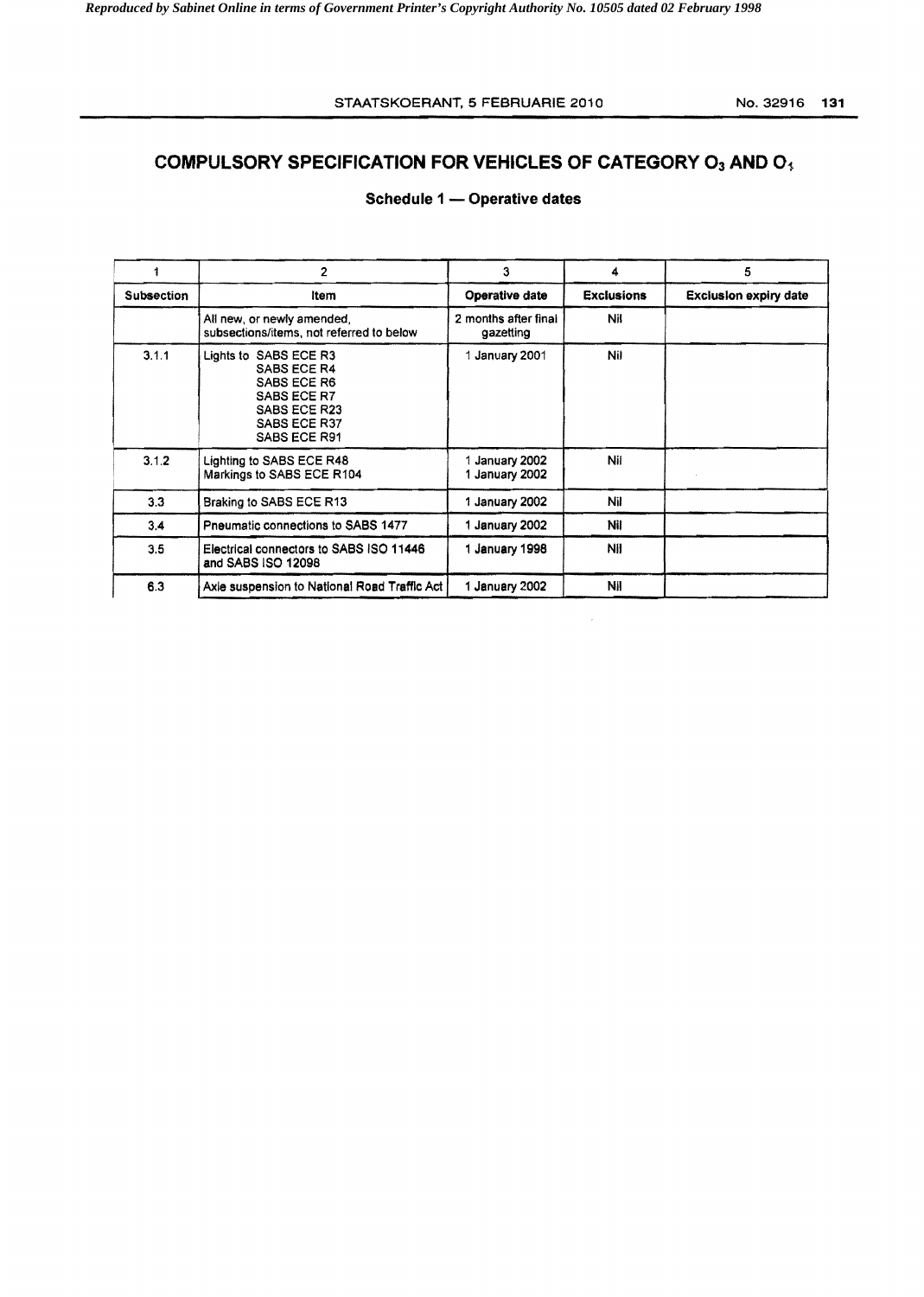$\lambda$ 

# **COMPULSORY SPECIFICATION FOR VEHICLES OFCATEGORY O3 AND O4**

|                             | $\overline{2}$               | 3                                                                     | 4                    | 5                                                                  | 6                                                             | $\overline{7}$                                                                | 8             | 9       |
|-----------------------------|------------------------------|-----------------------------------------------------------------------|----------------------|--------------------------------------------------------------------|---------------------------------------------------------------|-------------------------------------------------------------------------------|---------------|---------|
| <b>Equivalent standards</b> |                              |                                                                       |                      |                                                                    |                                                               |                                                                               |               |         |
| <b>Subsection</b>           | Item                         | <b>SABS No.</b>                                                       | Dated                | <b>EEC</b>                                                         | <b>Inclusive</b>                                              | ECE                                                                           | <b>Others</b> | Remarks |
| 3.1.1                       | Lights                       | ECE R3<br>ECE R4<br>ECE R6<br>ECE R7<br>ECE R23<br>ECE R37<br>ECE R91 |                      | 76/757<br>76/760<br>76/759<br>76/758<br>77/539<br>76/761<br>76/758 | 97/29<br>97/31<br>89/277<br>97/30<br>97/32<br>89/517<br>97/30 | R3<br>R <sub>4</sub><br>R <sub>6</sub><br>R7<br>R <sub>23</sub><br>R37<br>R91 |               |         |
| 3.1.2                       | Installation of<br>lights    | 1046                                                                  | 1990                 | 76/756                                                             | 89/278                                                        | <b>R48</b>                                                                    |               |         |
| 3.2                         | Safety glazing               | 1191<br>1192<br>1193                                                  | 1978<br>1978<br>1978 | 92/22<br>92/22<br>92/22                                            |                                                               | R43<br>R43<br>R43                                                             |               |         |
| 3.3                         | <b>Brakes</b> and<br>braking | ECE R <sub>13</sub>                                                   | 1996                 |                                                                    |                                                               | R <sub>13.08</sub>                                                            |               |         |
| 3.6                         | Rear underrun                | 1055                                                                  | 1983                 | 70/221                                                             | 81/333                                                        | <b>R58</b>                                                                    |               |         |
| 6.3                         | Axle<br>suspension           |                                                                       |                      |                                                                    |                                                               |                                                                               | <b>NRTA</b>   |         |

### Table 2 - Equivalent standards that shall be deemed to comply with SABS/SANS standards